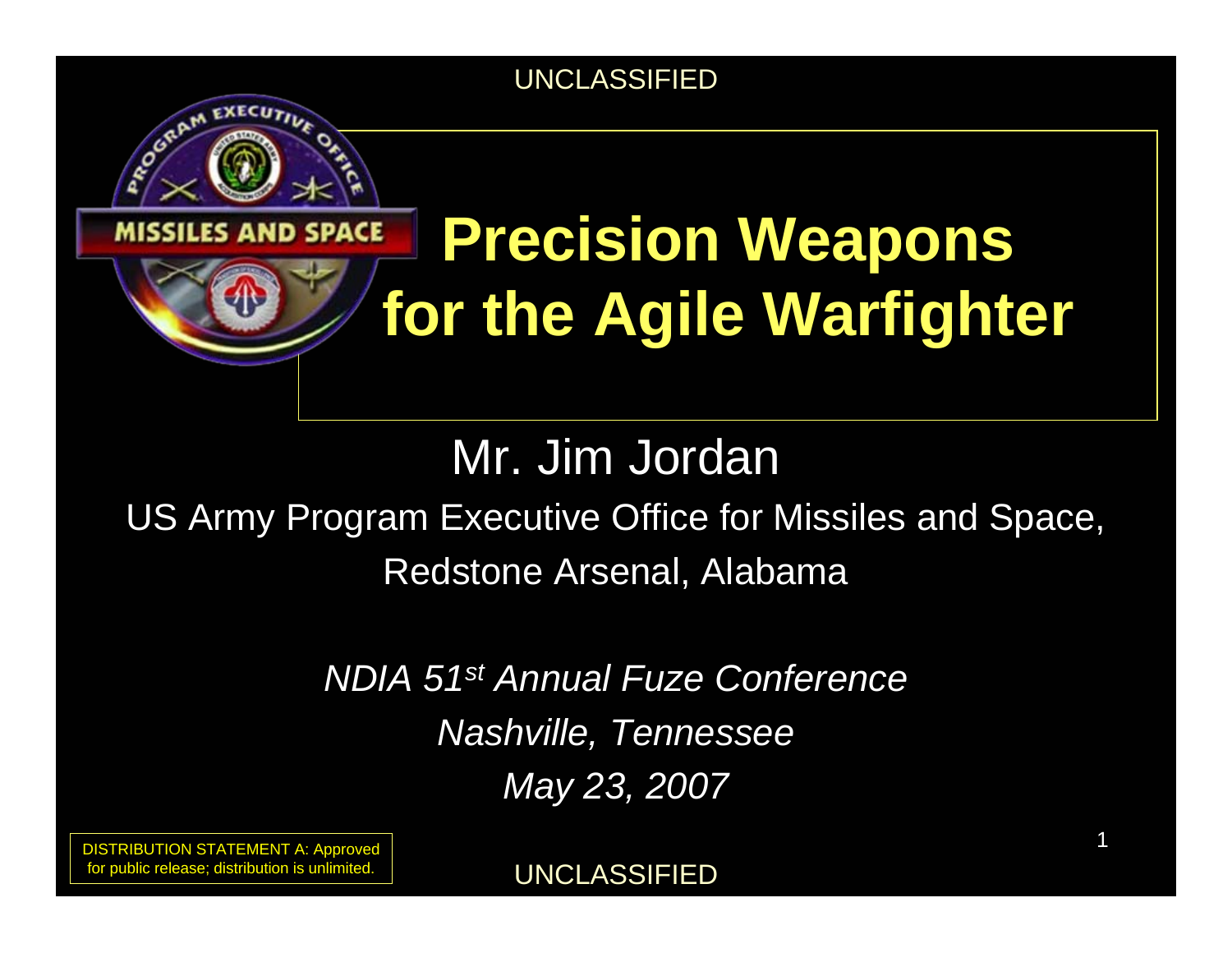# **SRAM EXECUTIV**

# PEO Missiles and Space

- $\bullet$  Mission
	- – To provide an unprecedented level of service and support for PEO Missiles and Space Weapon Systems.
- Vision
	- – A Soldier-supported team that provides uncompromising service in development, procurement, and sustainment of superior weapon systems.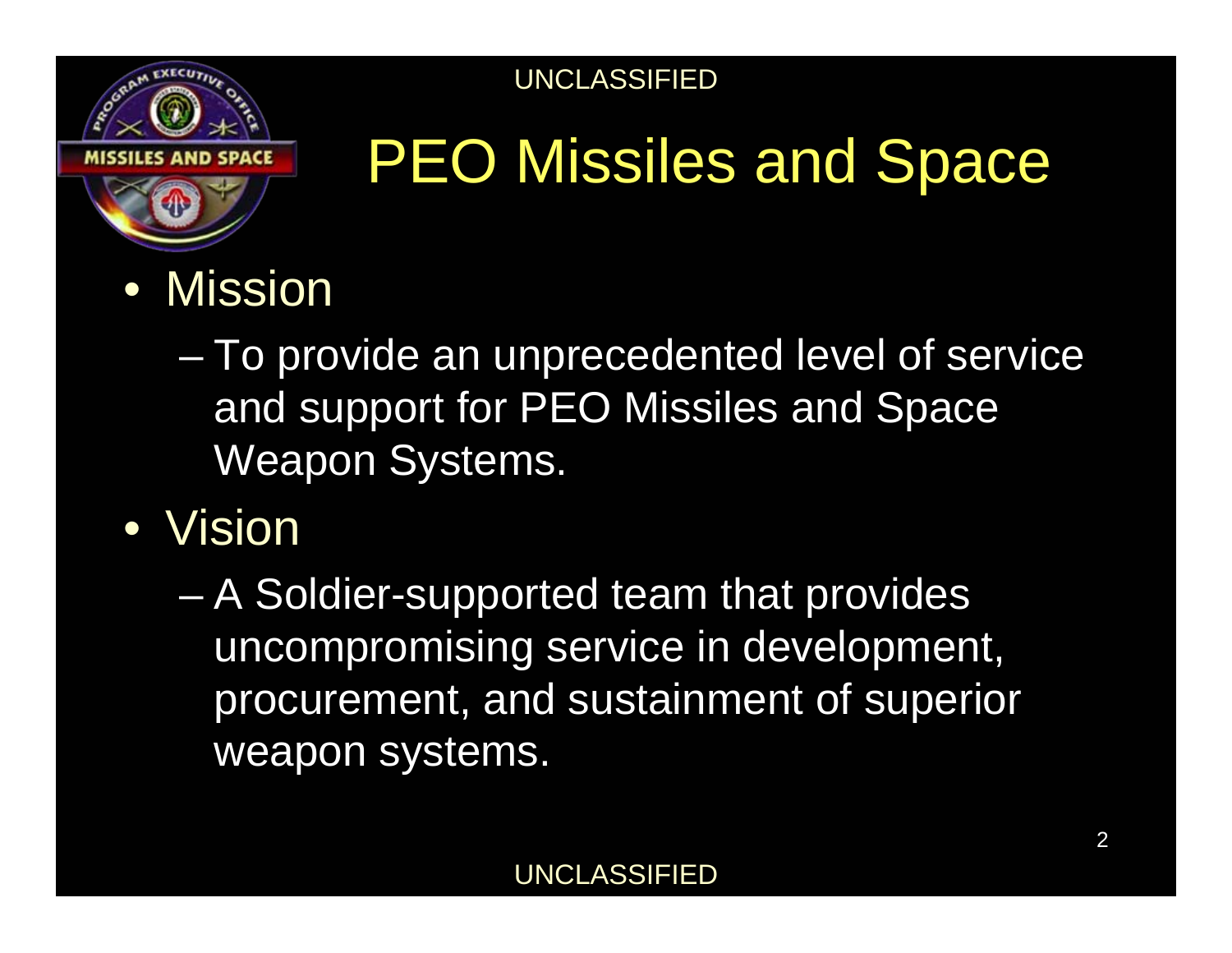

# **Organizational Structure**

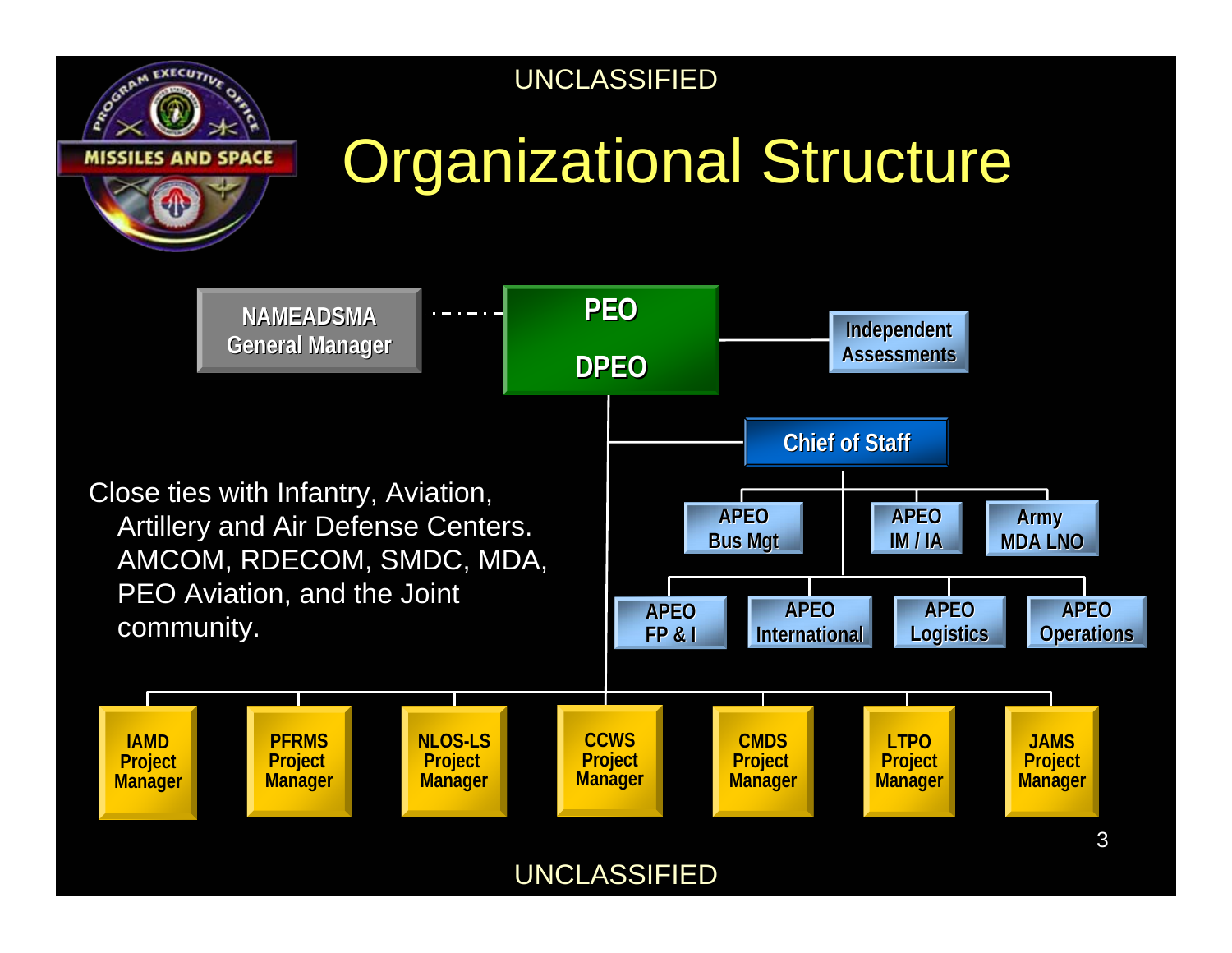

UNCLASSIFIED CCWS: **Close-Combat** 

# **Weapon Systems**



*Close-Combat Missiles Close-Combat Missiles Combat Missiles and Target Acquisition and Target Acquisition and Target Acquisition for the Front-Line Warfighter for the Front for the Front-Line Warfighter Line Warfighter*

- 9**Develop, Field and Sustain Develop, Field and Sustain Current and Future Force Close Current and Future Force Close Combat Missile Systems and Combat Missile Systems and Associated Target Acquisition Associated Target Acquisition Systems Systems**
- $\checkmark$
- **Enhance Effectiveness of Current Enhance Effectiveness of Current Systems With Technology Systems With Technology InsertionInsertion**



**Maintain Reliability of Stockpiled Maintain Reliability of Stockpiled Systems Systems**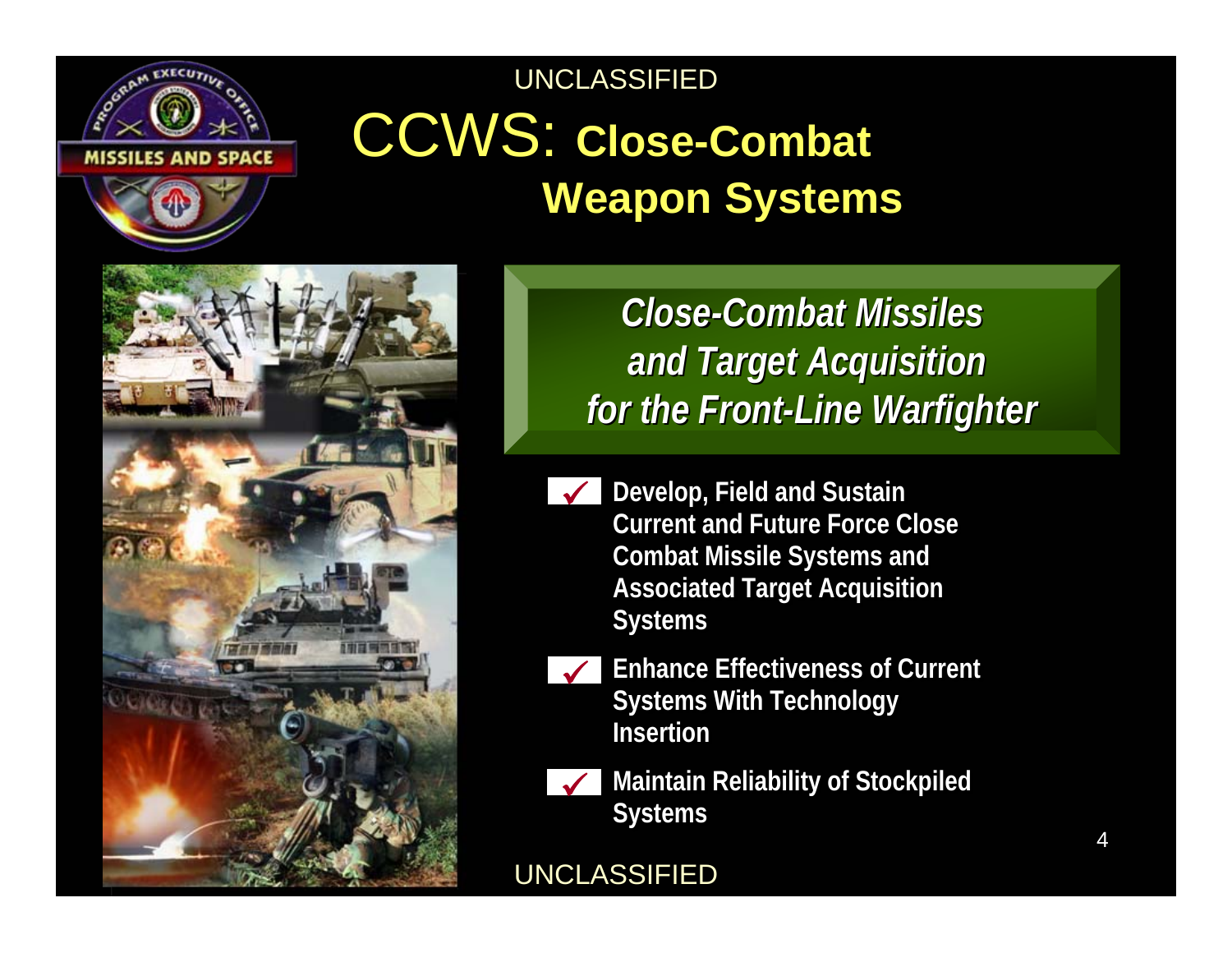

### JAMS: **Joint Attack Munition Systems**

*Aviation Rockets and Missiles Aviation Rockets and Missiles Aviation Rockets and Missiles for the Joint Forcefor the Joint Force for the Joint Force*



- **Provide Current and Future Force Provide Current and Future Force Joint Aviation Assets With the Joint Aviation Assets With the Rocket and Missile Systems Rocket and Missile Systems Needed to Dominate the Land BattleNeeded to Dominate the Land Battle**
- **Upgrade Current Missile Systems Upgrade Current Missile Systems** 9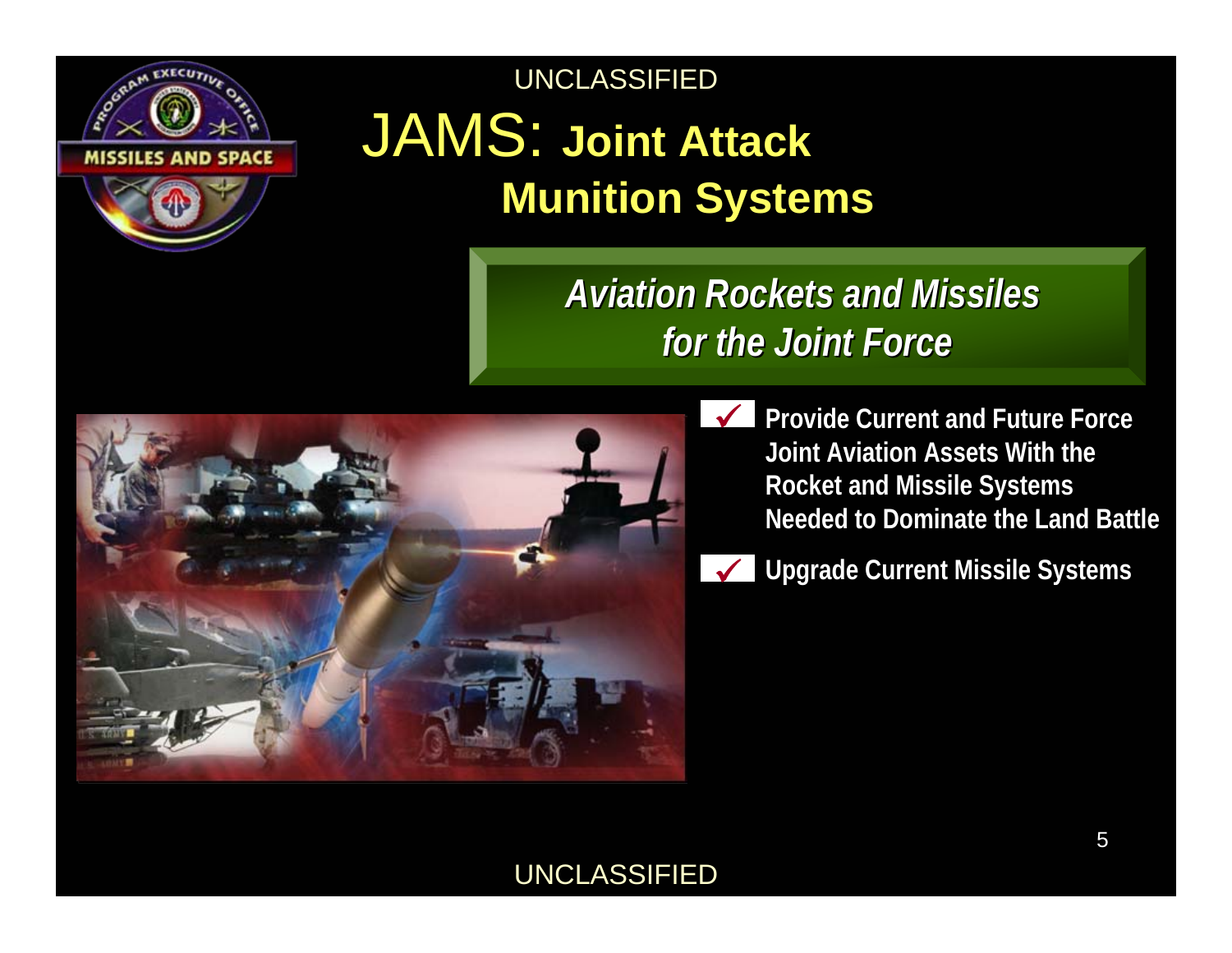## NLOS: **Non-Line of Sight Systems**



### *Unmanned Fire Support*

- **Highly Deployable, Platform-Independent Highly Deployable, Platform-Independent**  9**Container Launch Unit (CLU) Container Launch Unit (CLU)**
- **Self-Contained Technical Fire ControlSelf-Contained Technical Fire Control** 9
- - **Remote, Unmanned Operations Remote, Unmanned Operations** 9
	- **Precision Fire Support to Brigade Combat Precision Fire Support to Brigade Combat**  9**Teams (BCT) Teams (BCT)**

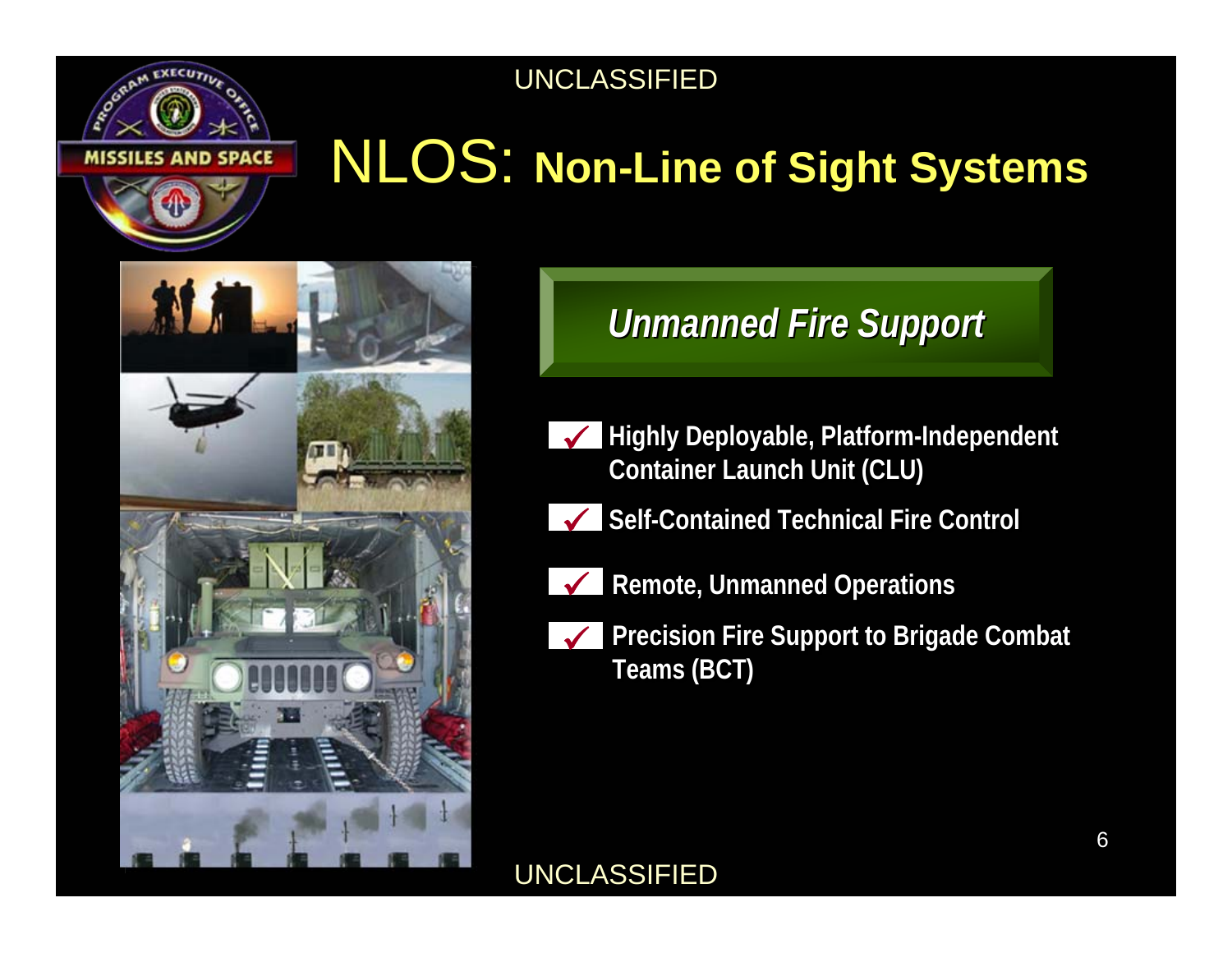### PFRMS: **Precision Fires Rocket and Missile Systems**



*Precision Fires for Current Precision Fires for Current Precision Fires for Current and Future Forcesand Future Forces and Future Forces*

- $\checkmark$ 
	- **Provide a Suite of Launchers, Provide a Suite of Launchers, Rockets and Missiles That Provide Rockets and Missiles That Provide the Precision Fire Capability the Precision Fire Capability Needed for Current and Future Needed for Current and Future ForcesForces**



**Increased Deployability Increased Deployability**



**Increased PrecisionIncreased Precision**



**Integration of Existing Integration of Existing Technologies to Provide New Technologies to Provide New Capabilities Capabilities**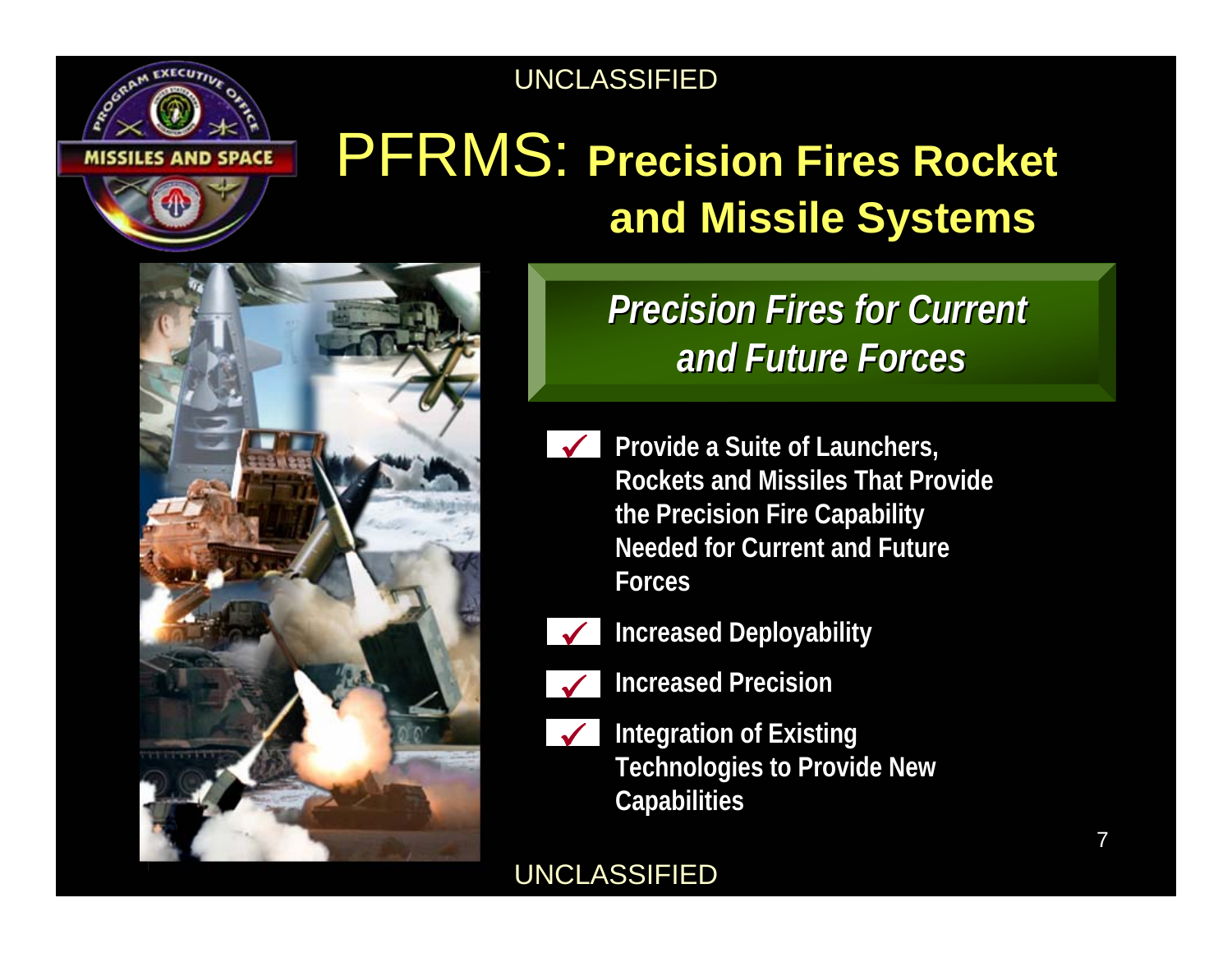

### CMDS: **Cruise Missile Defense Systems**

### *Enhanced Protection for the Warfighter Enhanced Protection for the Warfighter Enhanced Protection for the Warfighter*



- **Provide Fully Integrated Low Altitude Provide Fully Integrated Low Altitude**  9**Air Defense Against Cruise Missiles, Air Defense Against Cruise Missiles, Unmanned Aerial Vehicles and other Unmanned Aerial Vehicles and other Low Flying Fixed and Rotary Wing Low Flying Fixed and Rotary Wing Targets Targets**
- **Developing Common BMC4I Capability Developing Common BMC4I Capability for the AMD Task Force and the for the AMD Task Force and the Composite Battalion Composite Battalion**  $\checkmark$
- **Evolve Into a Future AMD Force Evolve Into a Future AMD Force Capability Capable of Defeating Current Capability Capable of Defeating Current and Future Threats Including Rockets, and Future Threats Including Rockets, Mortars and Artillery Mortars and Artillery**  $\checkmark$



8**Evolve Sentinel Through P3I to Support Evolve Sentinel Through P3I to Support FCS/SLAMRAAM by Overcoming FCS/SLAMRAAM by Overcoming Emerging / Evolving Threats Emerging / Evolving Threats**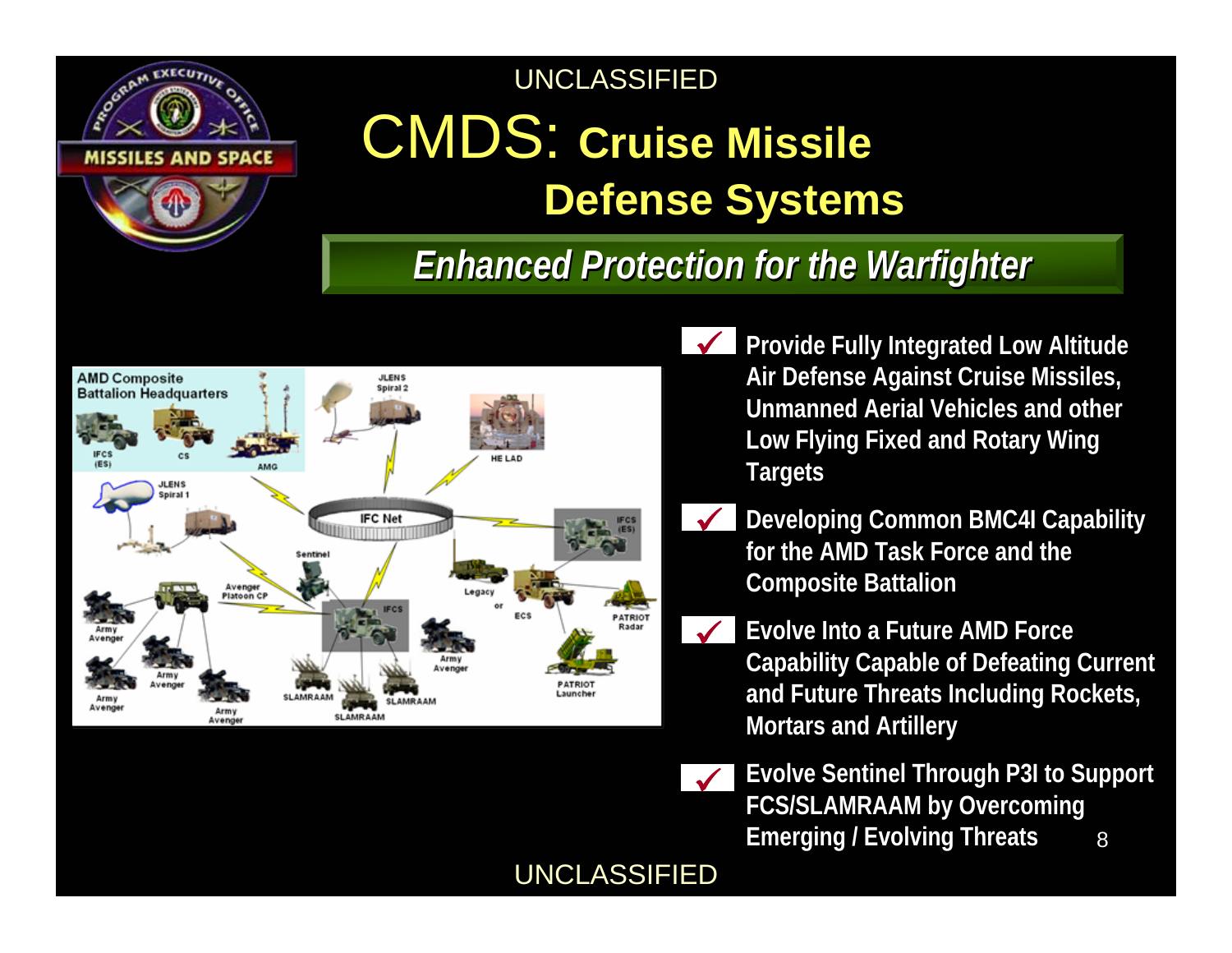

### Lower Tier

*Effective Against Nuclear, Biological and Chemical Warheads Effective Against Nuclear, Biological and Chemical Warheads Effective Against Nuclear, Biological and Chemical Warheads*

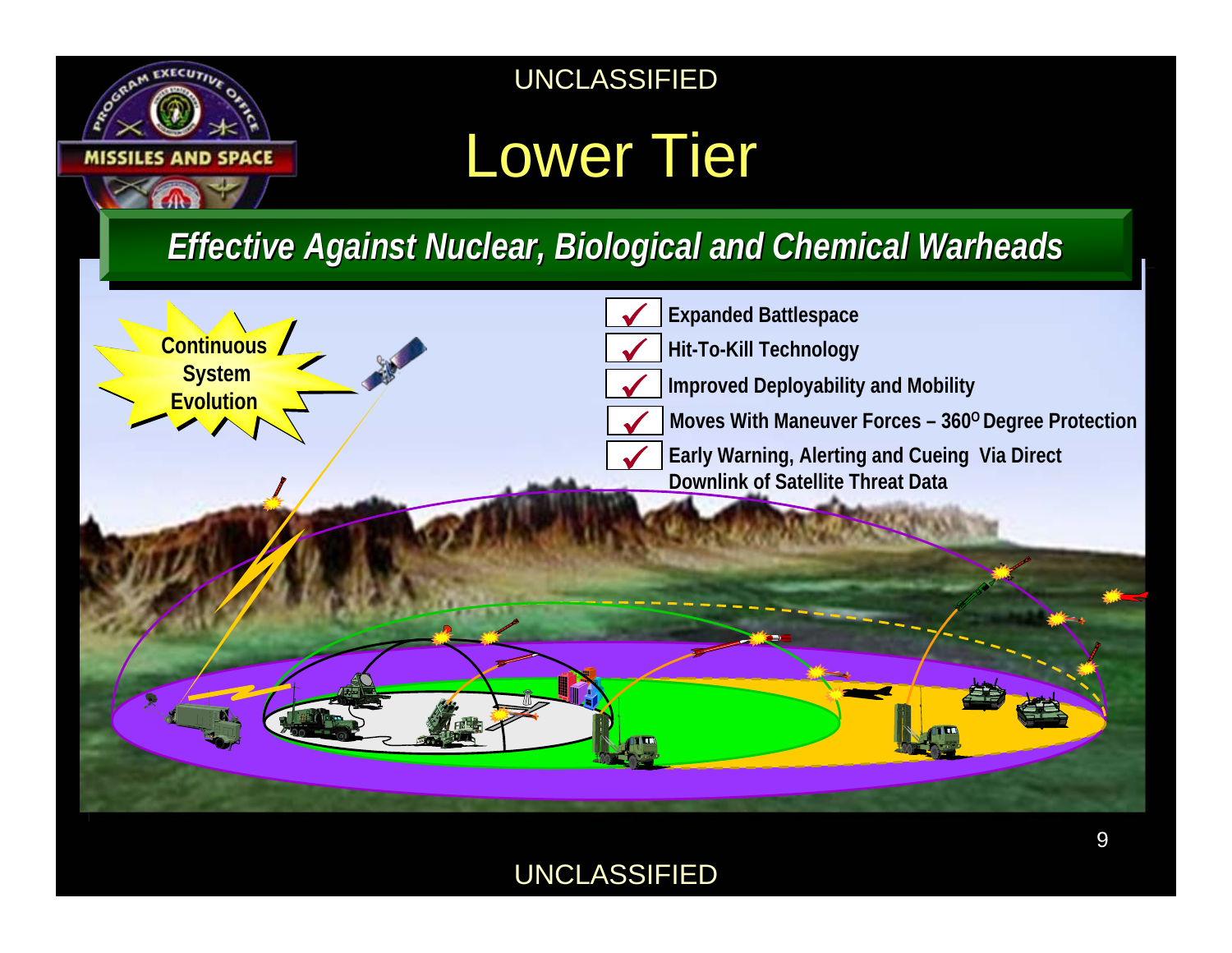### **Integrated Air & Missile Defense**

### *Fully Integrated Defense for the Warfighter Fully Integrated Defense for the Warfighter Fully Integrated Defense for the Warfighter*



#### **Integrate All AMD Sensors and Integrate All AMD Sensors and Shooters Into a Seamless Weapon Shooters Into a Seamless Weapon System-of-Systems System-of-Systems**  $\checkmark$

 $\checkmark$ 

**SRAM EXECUTIV** 

**Net-Centric Cruise Missile DefenseNet-Centric Cruise Missile Defense**

**Open Architecture That Supports Open Architecture That Supports New Technologies and Capabilities New Technologies and Capabilities** 9



10**Joint Composite Track Management Joint Composite Track Management**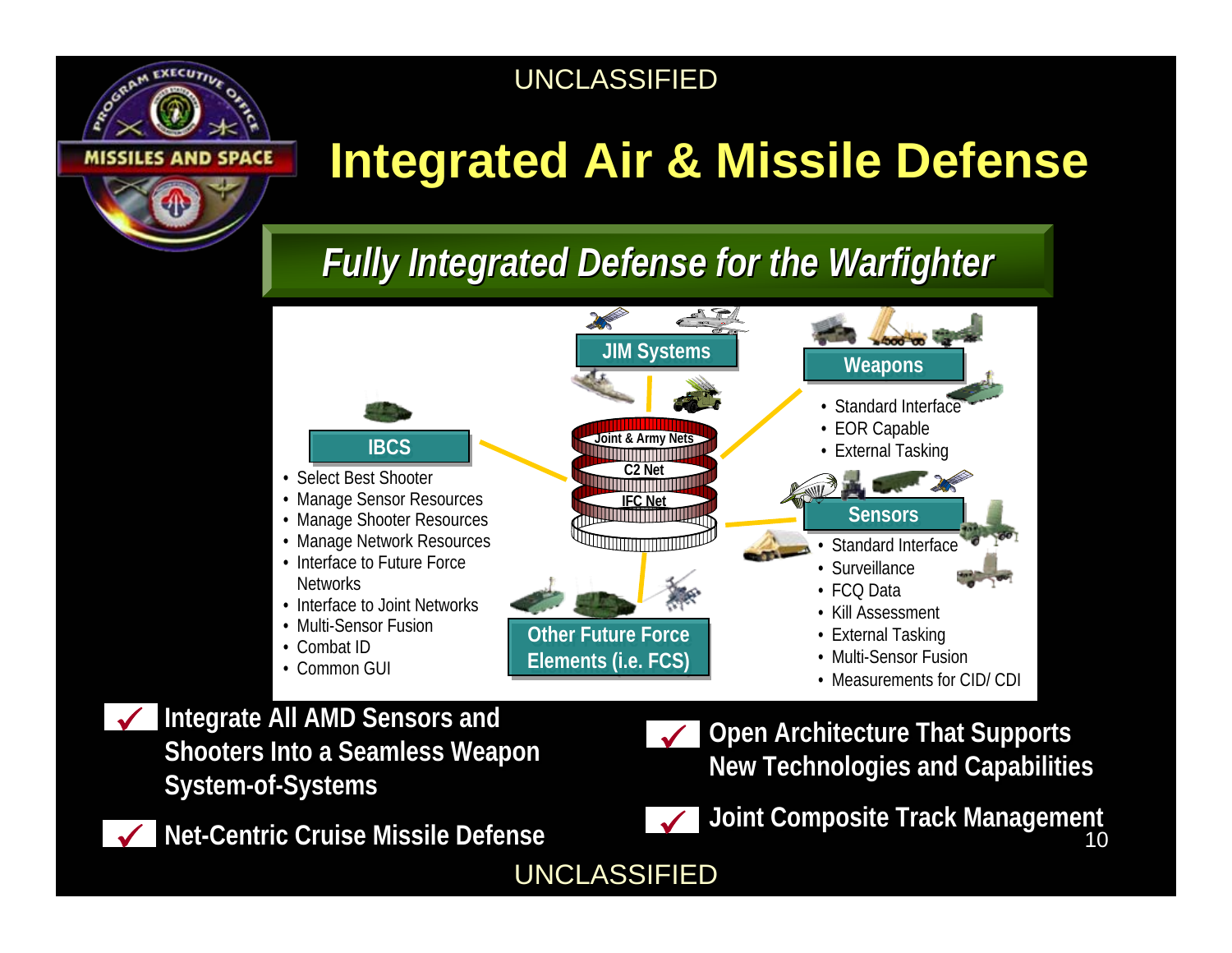

### **Trends**





- We have precision guidance.
- $\bullet$  Now we need precision effects.
	- Selectable firing modes-variable effects.
	- $\mathcal{L}_{\mathcal{A}}$ Scalable lethality ("dial-a-yield").
	- $\mathcal{L}_{\mathcal{A}}$ Defeat any target type.

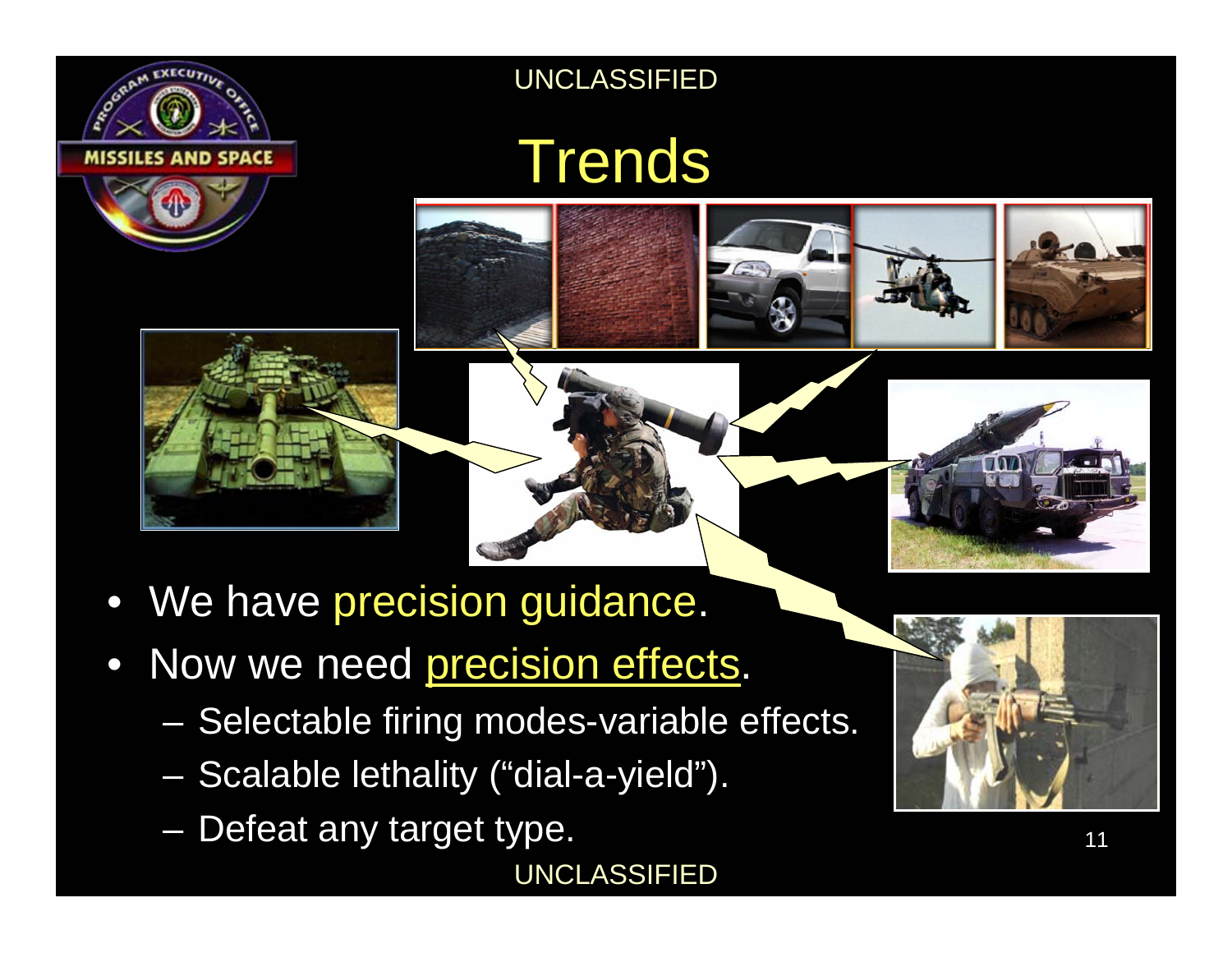

# Benefits – Precision Effects

- $\bullet$  Extends concept of precision to both point and area effects.
	- $\sim$ *Precision will mean what, where, when, and how much.*
- Provides warfighter with agility. Not just speed but quickness for 4<sup>th</sup> gen. warfare.
	- $\mathcal{L}_{\mathcal{A}}$  Improved op tempo via stowed kills and lower logistics burden.
	- $\mathcal{L}_{\mathcal{A}}$ Reduced collateral damage, enhanced flexibility of use.
	- $\mathcal{L}_{\mathcal{A}}$  Holistic approach includes training & supply as well as combat operations.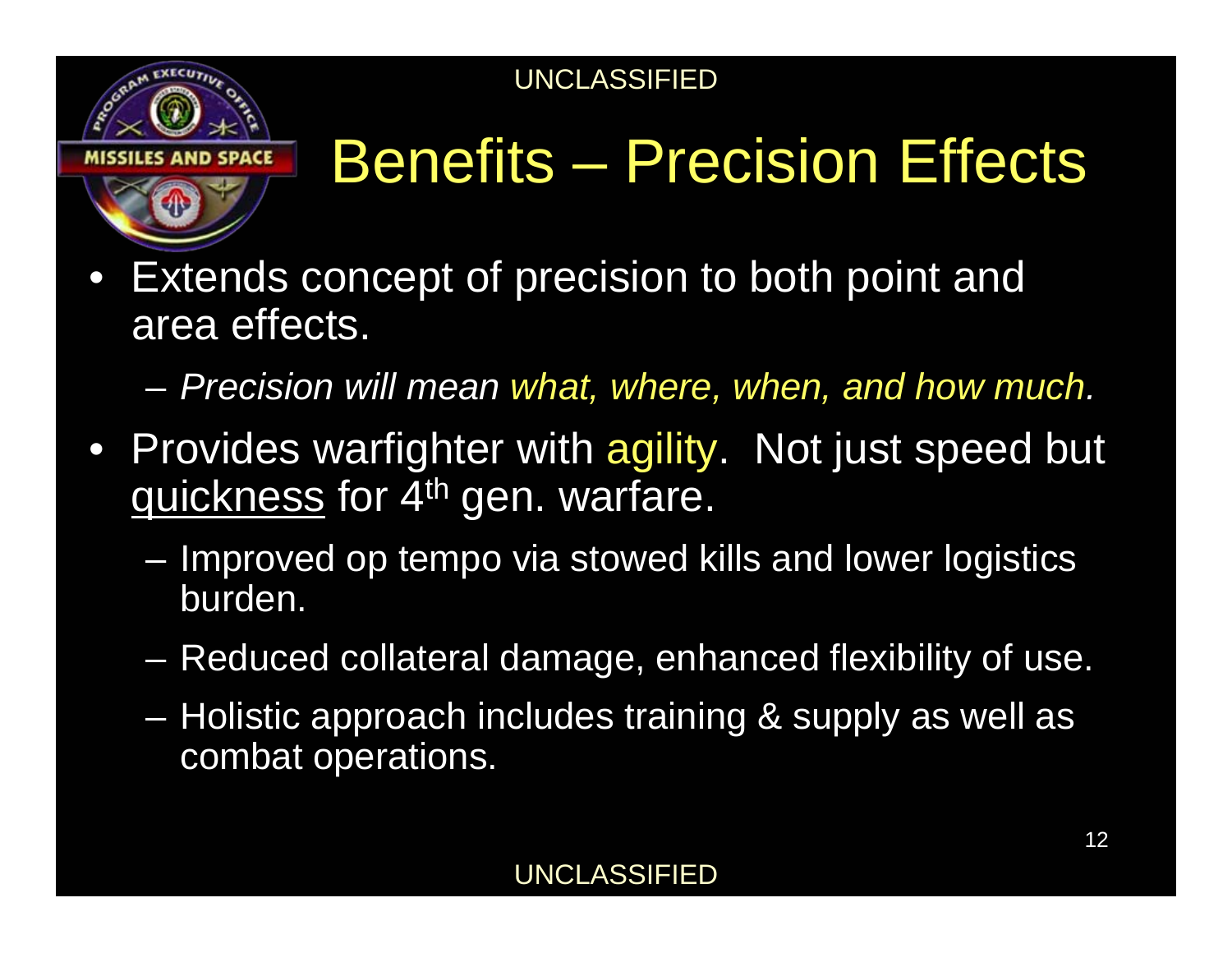

# **Challenges**

- $\bullet$  More stringent requirements.
	- **Hart Communication**  Insensitive Munitions, Fuze Safety, Ignition System Safety, and Unexploded Ordnance (UXO).
- System, Platform, and Weapon Integration
- $\bullet$ Industrial Base (sole-source, surge, "green")
- $\bullet$ Acquisition Model (system, performance)
- Time and Money!
	- **Hart Adams and Adams**  How to fund game-changing tech while resetting existing Army?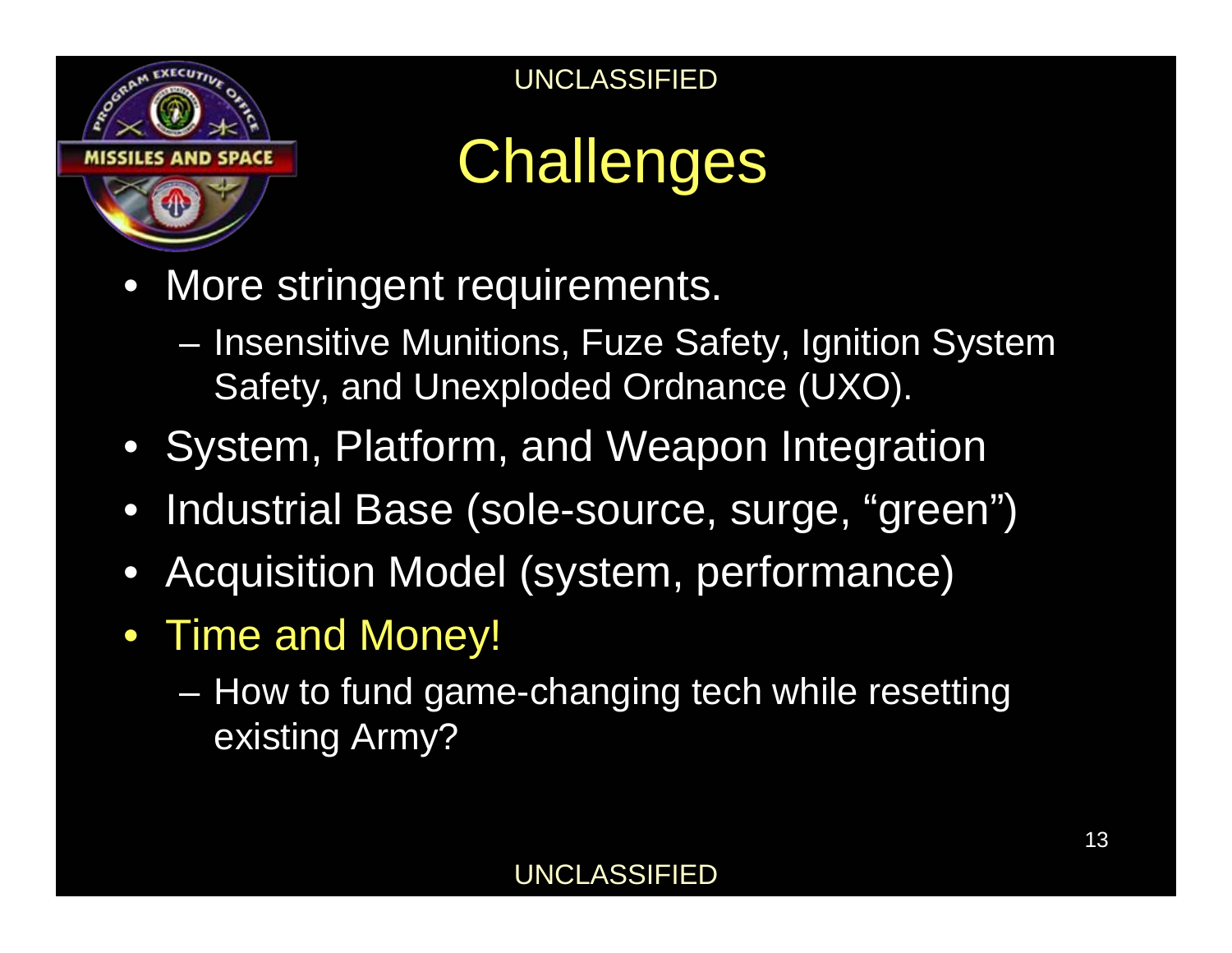GRAM EXECUTIVE

**SPACE** 

## Defense Budget Prediction

14

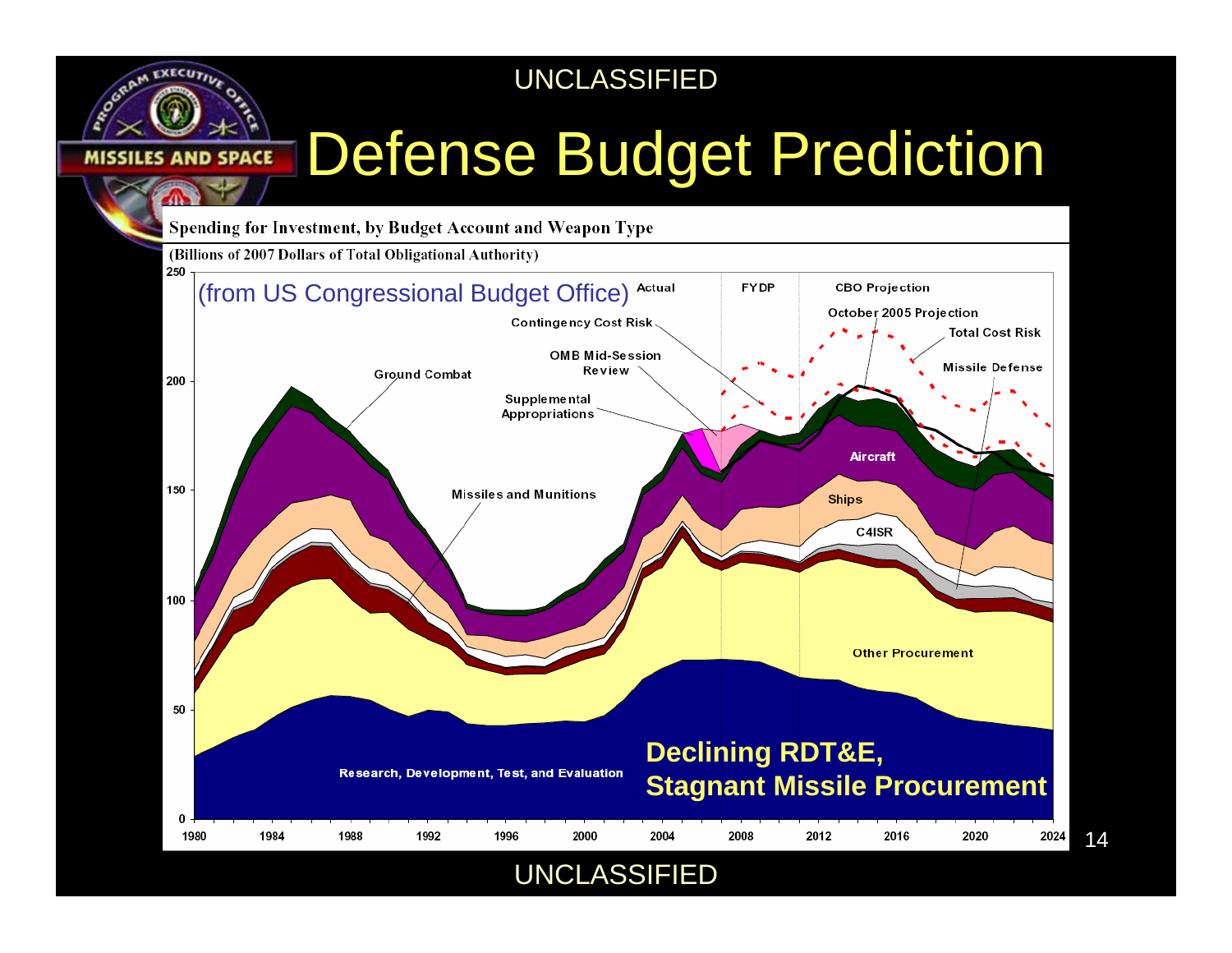

# How will fuze tech help?

- $\bullet$ Firing systems for selectable effects.
- $\bullet$  Electronic fuzes that are smaller, lighter, cheaper, and survivable.
- MEMS, especially for very low cost applications.
- Proximity sensors, cheap, precise
- $\bullet$ Improved safety and reliability.